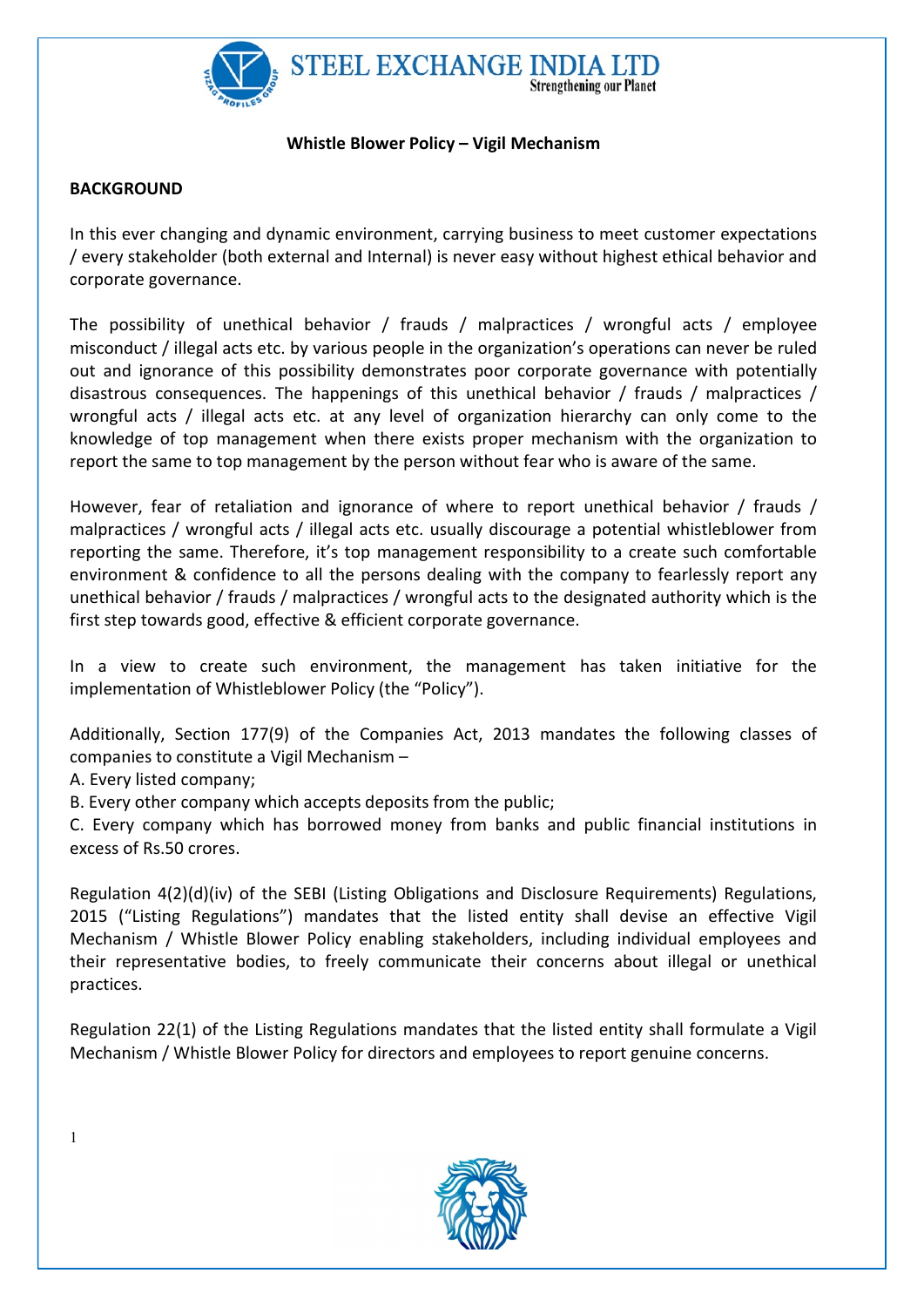

### PURPOSE OF THIS POLICY

As a Listed Company, STEEL EXCHANGE INDIA LIMITED (the "Company") is committed to integrity in all the dealings with financial markets, other stakeholders of the Company directly or indirectly. As a matter of Company's objective and commitment towards highest standards of good and effective corporate governance, the Company is adopting this Whistle Blower Policy to receive and address the concerns or complaints regarding questionable actions against any person of the Company, reporting fraudulent financial information, any illegal acts, employee misconduct, frauds or suspected fraud or violation of Company's Code of Conduct or ethics policy and any other matters relating to the Company which are against the Company's Code of Conduct, policies & values.

The Company expects highest ethical behavior, integrity, and commitment by all the parties / stakeholders / directors / employees who are dealing with the Company by whatever the means and mode to follow and depict Company's Code of Conduct in all their acts and deeds relating to the company.

Every person dealing with the Company by whatever the manner has the moral responsibility to promptly report any breach of Company's Code of Conduct, policies & values by any person to the top management of the Company. The purpose of this Policy is to provide a framework to promote responsible and secure whistle blowing.

### APPLICABILITY

This Policy applies to all the directors and employees of STEEL EXCHANGE INDIA LIMITED, working across the Company project locations, branches, customers, stakeholders, and/or third-party intermediaries such as agents and consultants to use this Policy and procedure to report, submit confidential and / or anonymous complaints.

### OBJECTIVE & AIM OF THIS POLICY

This Policy neither release directors, employees, customers, other stakeholders and / from their duty of confidentiality in the course of their dealing with the Company. So objective & aim of this Policy is to encourages and enables directors, employees or customers or other stakeholders & third-party intermediaries who are dealing with the Company to raise serious concerns timely or as and when they are aware to the top management about the unethical behavior / frauds / malpractices / wrongful acts / employee misconduct / illegal acts or any other happenings within the Company which are deterrent to the Company's reputation.



2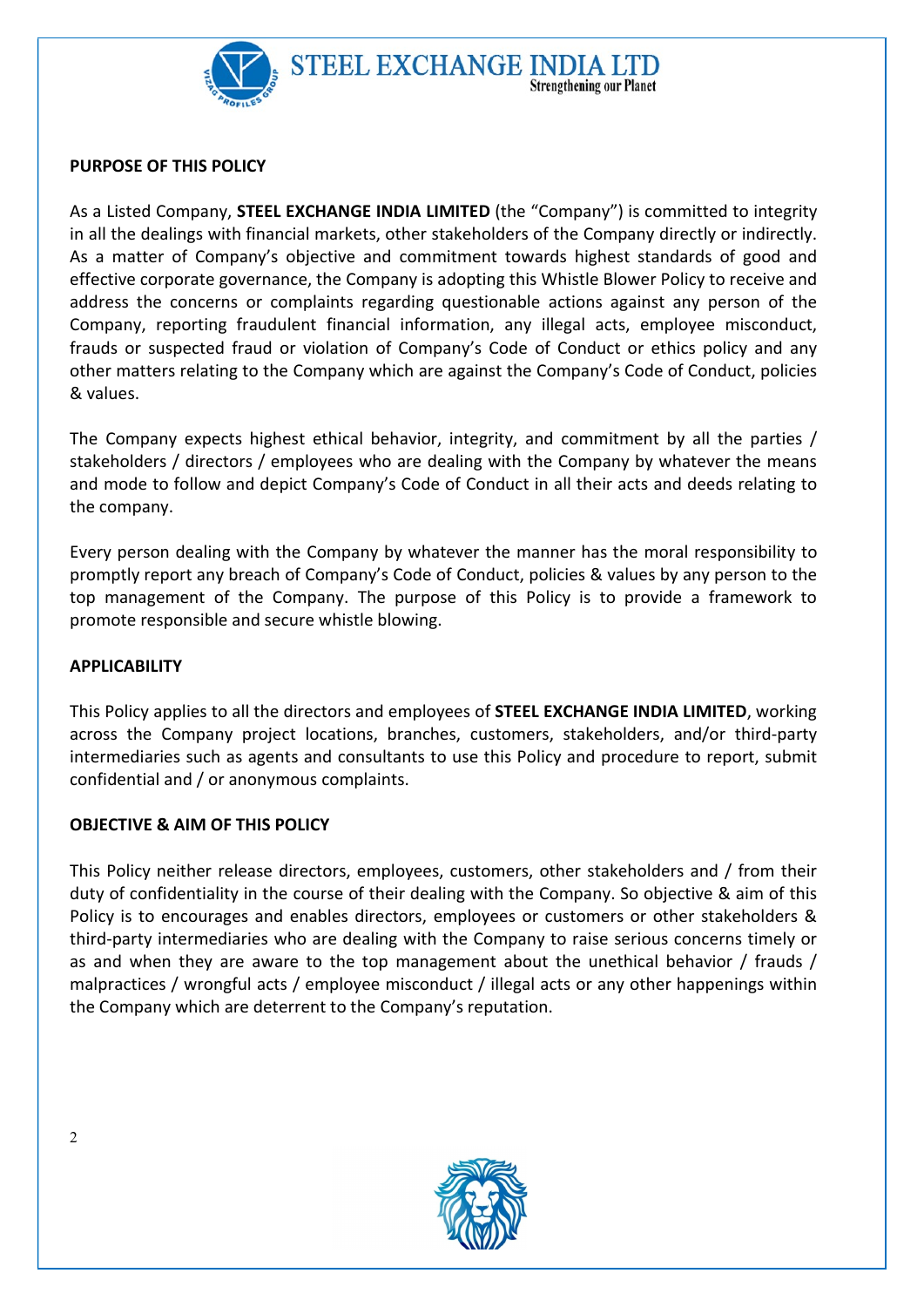

## TYPE OF ACTIVITIES COVERED IN THIS POLICY

- 1. Conduct which is an offence or a breach of law.
- 2. Bullying, harassment, sexual, physical or other abuse of clients / employees / third party intermediaries / all stakeholders of the Company.
- 3. Possible fraud and corruption.
- 4. Violation of law (whether by act or omission) including statutory noncompliance.
- 5. Breach of contractual obligations.
- 6. The unauthorized use of financial resources of the Company.
- 7. Health and safety risks, including risks to the public as well as other employees
- 8. Actions which are unprofessional, inappropriate or conflict with a general understanding of what is rights and wrong.
- 9. Malpractice, impropriety, statutory non-compliance or wrongdoing.
- 10. Breach of any policy, rules, codes promulgated or adopted by the Company.
- 11. Any other unethical or improper conduct.

Note: (These are sample example areas and List will be updated from time to time)

# TYPE OF ACTIVITIES NOT COVERED IN THIS POLICY

- 1. Willful wrong complaints, frivolous and bogus complaints;
- 2. Business and financial decisions taken by the Company that do not involve wrongdoing or illegality;
- 3. Matters which are already addressed pursuant to disciplinary or other procedures of the Company;
- 4. Concerns related to career progression, personal grievances etc.

# THE COMPANY'S CONFIDENTALITY & PROTECTION TO "WHISTLER BOWLER"

- 1. The Company is committed to protect directors, employees, customers and / or third-party intermediaries wishing to raise / raised a concern or complaint about serious irregularities within the Company against any harassment, victimization or any other form of retaliation (whether Active or Passive) or any other unfair employment practice being adopted against Whistle Blowers (i.e. any unfair practice like threat or intimidation of termination / suspension of service, disciplinary action, transfer, demotion, refusal of promotion, or the like including any direct or indirect use of authority to obstruct the Whistle Blower's right to continue to perform his/her duties/functions including making further Protected Disclosure).
- 2. Any violation to the above can be reported by the Whistler Bowler directly to the Chairman of the Audit Committee immediately without any delay. Further, investigation in this regard will be taken care by the Audit Committee.
- 3. Any other director / employee / customer / other stakeholders assisting in the said investigation shall also be protected to the same extent as the Whistle Blower.



3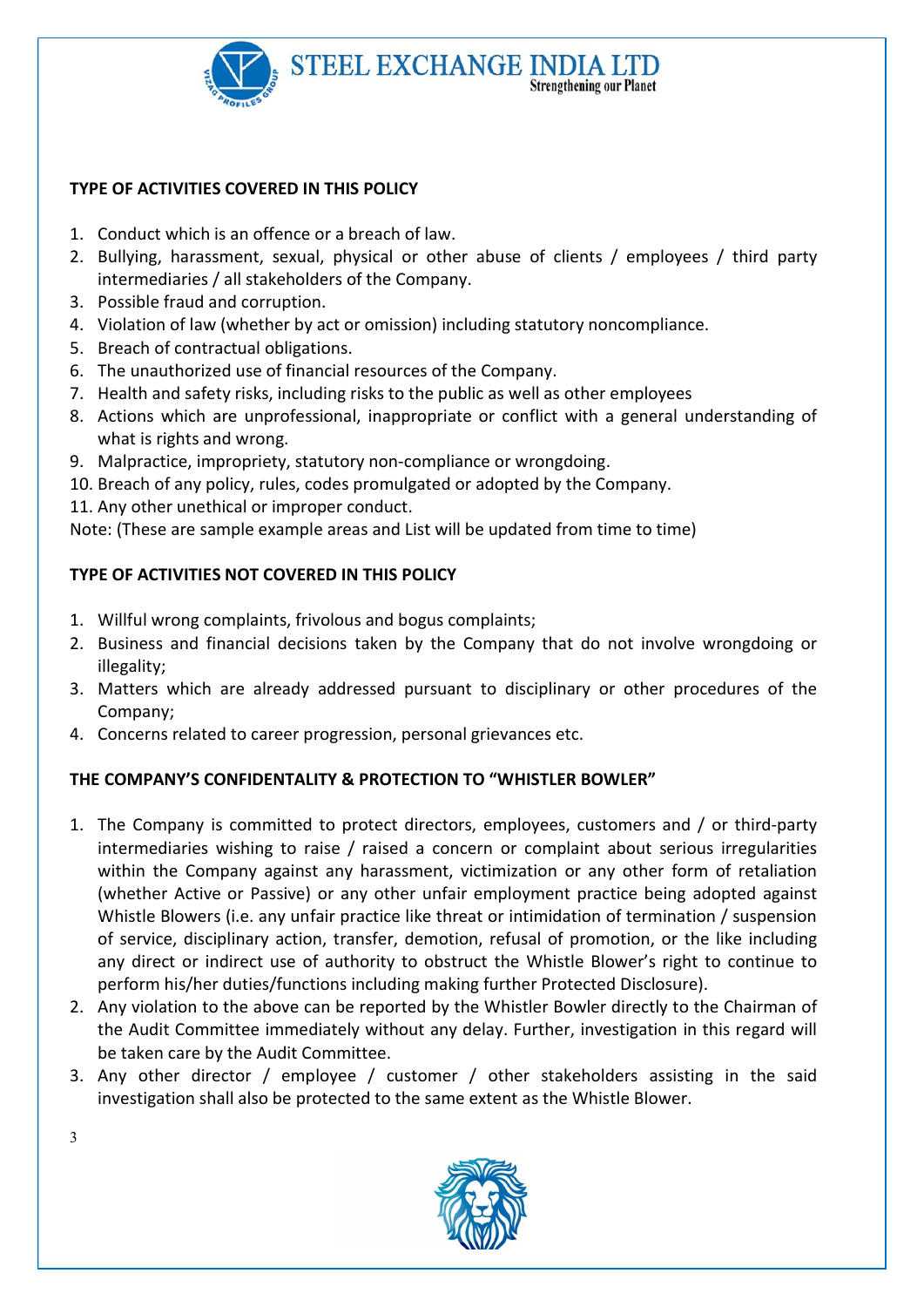

- 4. If the Whistle Blower wishes to be anonymous, the Company will not disclose the identity of the Whistle Blower unless legally required or when anonymity is impractical for the purposes of dealing with the complaint.
- 5. The Company and the concerned officer will not disclose the existence or contents of complaint to anyone other than the Audit Committee and those persons who are required to know for the purpose of dealing with the Complaint or any action required to be taken pursuant thereto. The commitment of confidentiality will not apply when the relevant information is legally required to be disclosed.

### REPORTING MECHANISM

1. The Company will appoint from time to time, one or more senior employees, who are respected for their fairness, independence and integrity, to be the officer under this Policy. Refer below attached list of such designated officers and their contact details.

### Designated Officer:

Mr. P Balakrishna, DGM HR Phone: +91-9849608517 E-mail: balupavuluri@seil.co.in

- 2. Whistle Blower who wishes to raise the concern or bring notice any of the activities mentioned in this Policy to be reported need to send details of complaint with the below information to the extent possible through any mode of communication which is allowable (like e-mail, letter through courier etc).
	- A. Details of the director / employees / parties involved.
	- B. Division / location where such reportable activities are taking place.
	- C. Periodicity from when it is happening along with date.
	- D. Brief note about the matter involved in the complaint
	- E. Attaching the evidence which is available (in case of confirmed activity of reportable matter) or mention where evidence is available.
	- F. Type of concern (like fraud / employee misconduct / illegal act etc.)
	- G. Mention the names of the people whom to contact for more information about the matter in the complaint.
	- H. Prior efforts made to address this issue, mention the names of the people to whom it is reported earlier.
	- I. Any other useful information which helps in investigation.

## DUTIES & REPSONSIBILITIES OF WHISTLERBOWLER UNDER THIS POLICY

1. All parties involved to whom this Policy applies shall adhere to such procedures and maintain confidentiality with regard to all the matters & persons involved in the subject matter of the complaint. As there are chances for loss of evidence or destroy the evidence by the any persons involved in the subject matter.



 $\Delta$